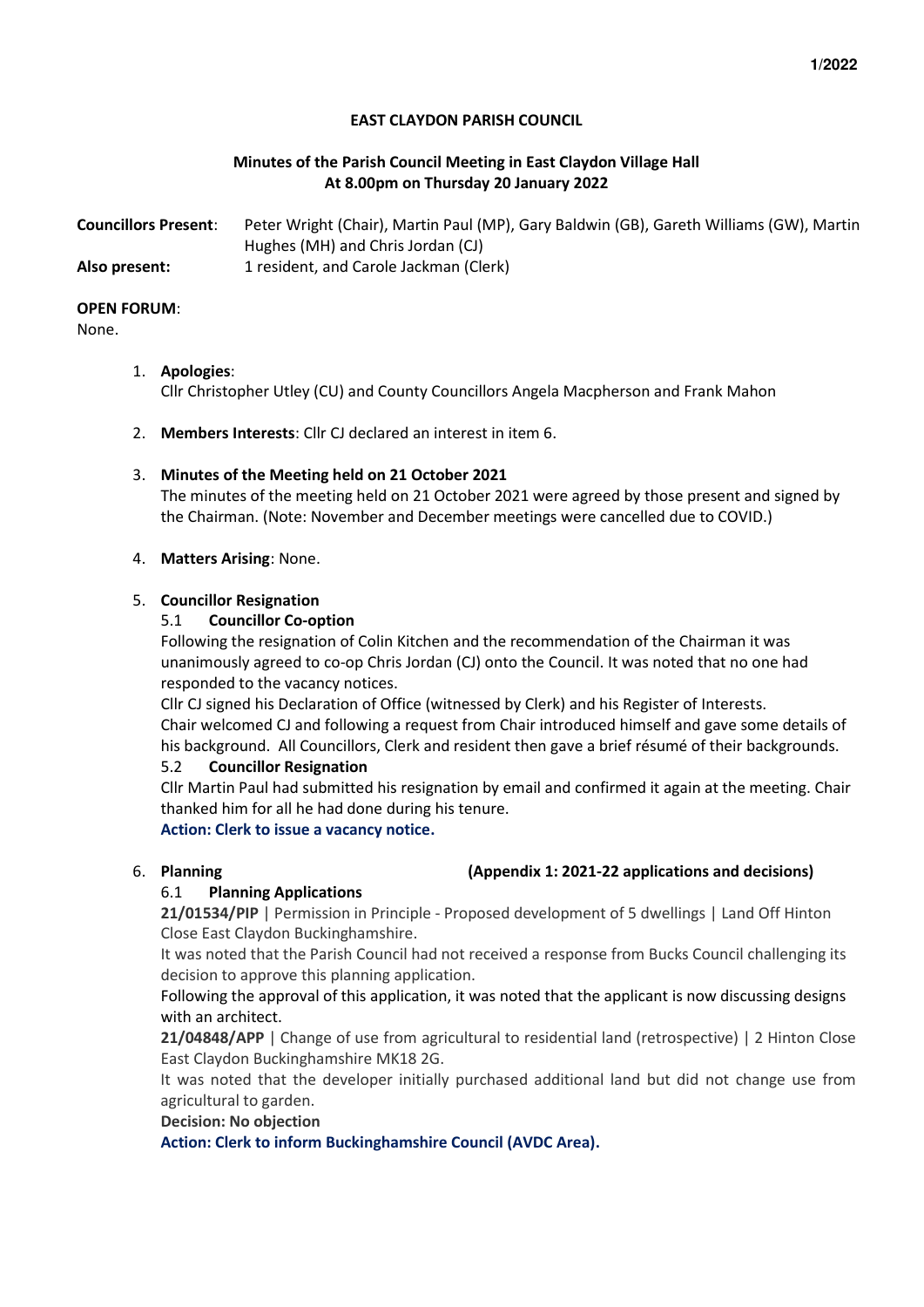## 6.2 **Brown Field Sites**: **Bucks Council makes 'Brown Before Green' pledge to prioritise brownfield site development**

It was noted that Lacemakers was built on a Brown Field Site.

6.3 **Buckinghamshire Council Planning consultation**

It was noted that recent developments lack the necessary infrastructure.

**Action: Clerk to draft response to Buckinghamshire Council.** 

## 7. **Finance and Accounts**

## 7.1 **Accounts**

Clerk had circulated the accounts prior to the meeting (see appendix 2) and Councillors approved them.

## 7.2 **2022-23 Budget / Precept**

The draft budget was approved and a precept of £20,600 (an increase of 0.20% on bills) was agreed.

## 7.3 **Funding**

The Community Board (CB) had approved the following funding:

- £2699.55 Play area refurbishment (it was noted that the CB had been advised that this may need to be carried forward to the next financial year but Council had not received a response).

## **Action: Clerk to follow up with the CB.**

- £2327.30 MVAS (it was noted that an invoice had been sent to the Community Board for payment but had not received a response).

## **Action: Clerk to follow up with the CB.**

- £4,855.29 St Mary's Road junction feasibility study.

It was noted that match funding would not be required for the above projects, but any future funding may need to be matched.

### 8. **Village Hall**

The following expenditure for the village hall was approved:

- £800 wall to protect the boiler.
- £3,145 storage shed for padded chairs.

Cllr GB reported that:

- The recent oil delivery had increased in price by £200 since April 2021. It was noted that the oil tank had only recently been installed and moving to gas was not an option.
- Rents have increased slightly.
- Financially, the village hall is 'treading water' but he was more concerned about capital projects.
- Hall hire was satisfactory.
- There were two weddings potentially planned for July.

### 9. **Playground**

No updates were available.

### 10. **School Car Park**

Chair confirmed that:

- EWR had confirmed that they will resurface the car park and provide some secure fencing around the area.
- Car park signage will be needed.
- Lighting electricity supply will be supplied by the diocese.
- Grants / ideas for the lighting (e.g., solar) need to be investigated.

### **Action: Cllr GB to investigate costs.**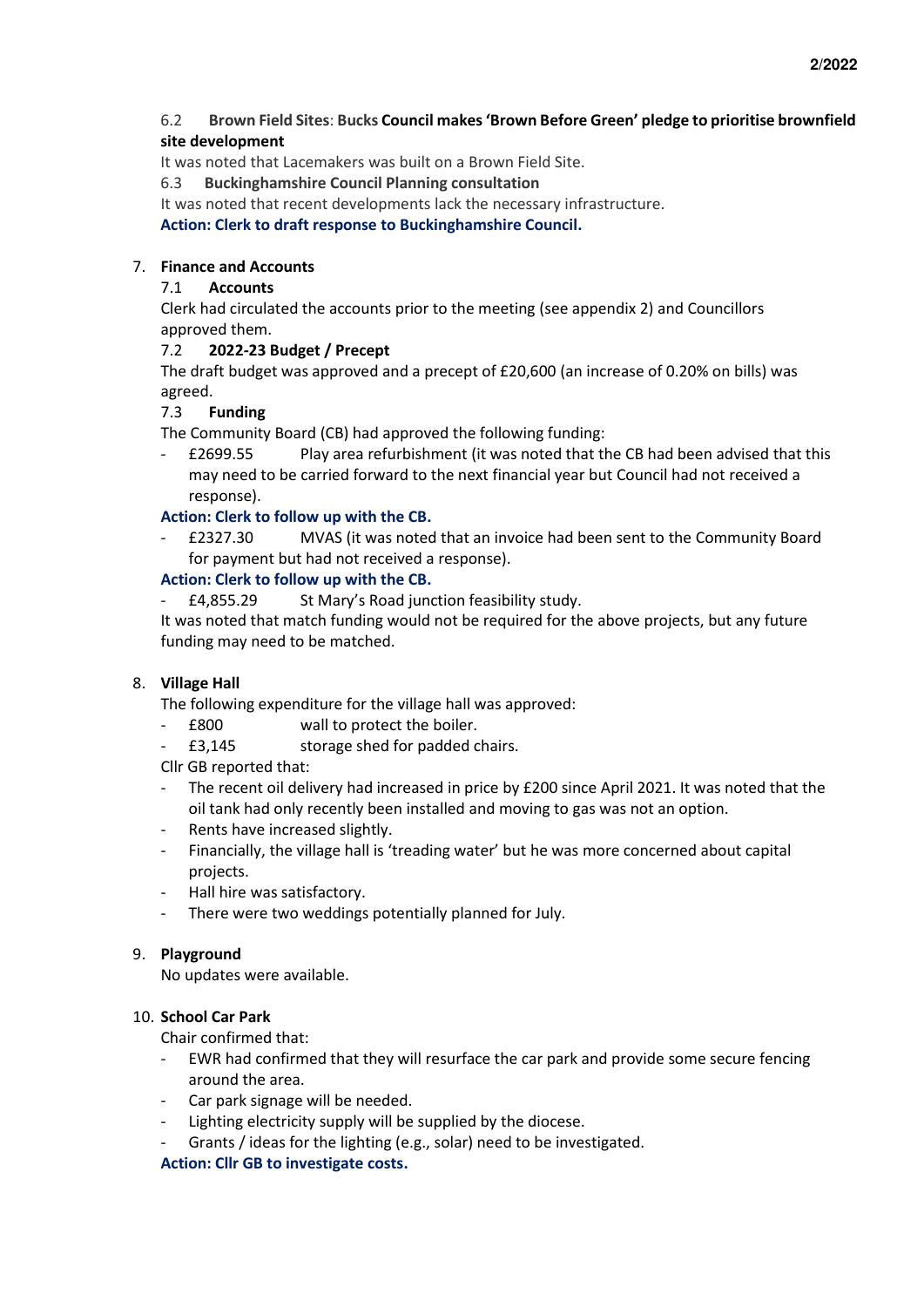## 11. **Roads and Pathways**

## 11.1 **Triangle Feasibility Study**

It was noted that a grant from the Community Board for the feasibility study had been made (see above).

## 11.2 **Verges and Hedges Cut back**

The verge opposite the village hall would need 'tidying' once the school car park work was complete. It was suggested that EWR may help with this and that the spoil from the school car park might be used for the verge work.

11.3 It was noted that the Sandhill Road bridge was causing a problem in that it appeared to be a single carriageway.

11.4 There is no sign of the Addison Road closure opening soon.

11.5 It was noted that Bucks Council had changed its policy on 20mph but that it would require many steps to be taken to get a reduction.

11.6 Gates at the entry to the village need cleaning.

**Action: Cllr GB to contact Bucks Council to get them cleaned/replaced.** 

## 12. **Community Boards**

(See above for results of grant applications.) It was noted that the £1.3m grant to Bucks Business First might not go ahead.

## 13. **EWR/HS2**

Numerous complaints had been made regarding mud on the local roads.

## 14. **Clock Tower**

No updates were available.

### 15. **Queen's Platinum Jubilee**

It was agreed that a sub-committee to organise events needs forming. The link-up with Claydon House would probably not go ahead.

A budget of £5,000 would probably be available.

**Action: Cllr GB to speak to the Village Hall Committee and Women's Institute for volunteers.** 

### 16. **Village Emergency System**

Cllr MP confirmed that:

- the Village emergency system had been tested and was working.
- He checks the defibrillator regularly and would continue doing so after his resignation from the Parish Council.

### 17. **Litter Pick**

It was noted that a resident is happy to organise a litter pick. **Actions: Cllr GB to liaise with the resident. Clerk to enquire if bags and litter pickers are still available from Transport for Bucks.** 

### 18. **Website**

The website was now live and looking good.

### 19. **Speedwatch**

It was noted that volunteers are still needed. **Action: Cllr GB will contact the previous co-ordinator.** 

### 20. **General Correspondence**

All relevant email correspondence had been forwarded to Councillors.